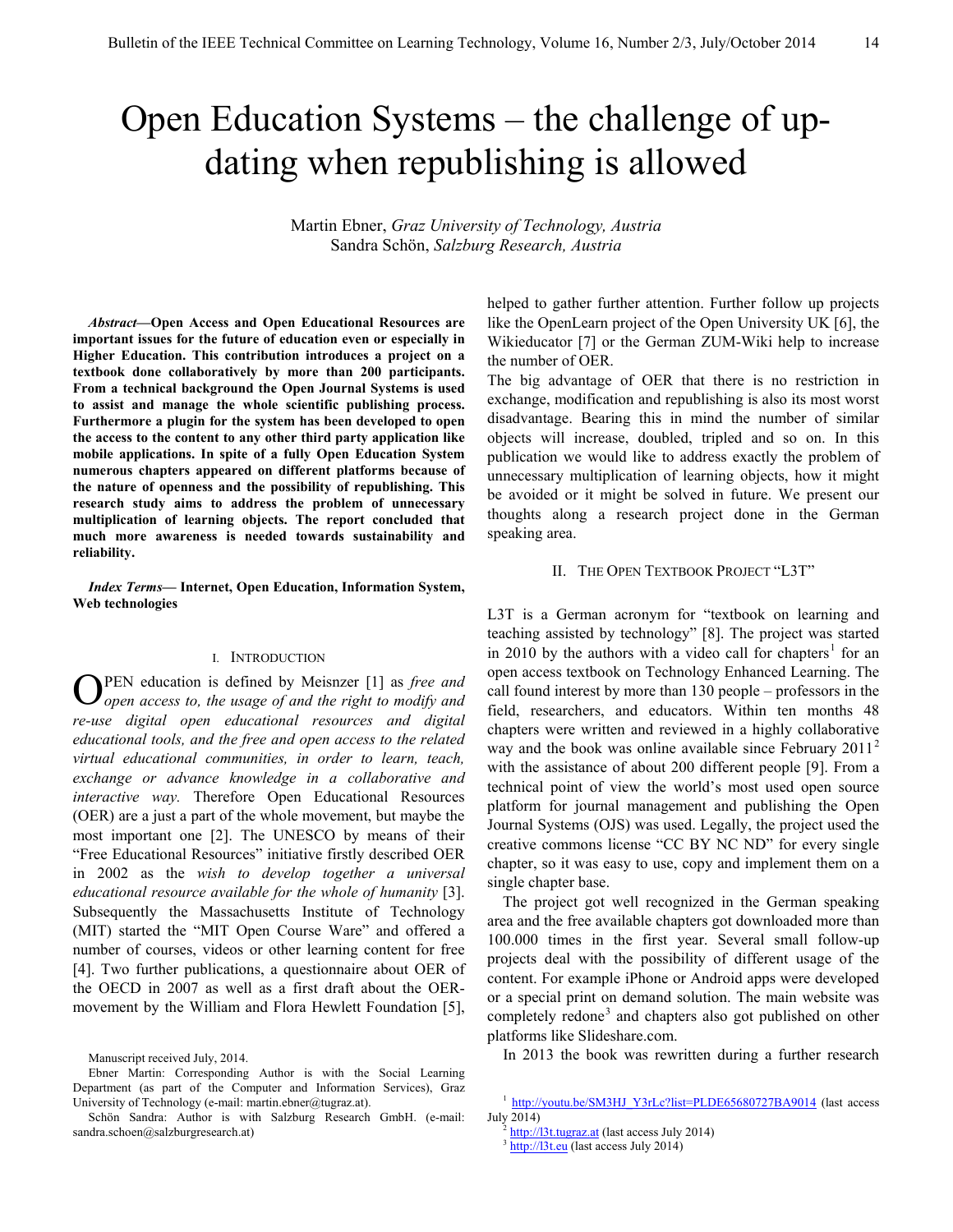project [10]. The authors initiated a so called book sprint and proposed that they would like to write the new version of the book in just seven days collaboratively and online. Therefore eight camps were organized with the idea to synchronize different kind of people during the whole week and to support online workers in an appropriate way. Afterwards different roles were defined from authors of chapters to designers as well as editors. With the help of numerous online available tools the whole process was operated, monitored and realized online. In summary, more than 250 people worked simultaneously on the project within seven hard days. The final result was a lecture book fully available online with 60 chapters on the issue of technology enhanced learning. Additionally the whole content is now licensed with the creative commons license "CC BY SA" and each single picture, too. This makes it now an fully "open educational resource" in the sense of current definitions, as it now allowed to copy, modify, re-publish the texts or single pictures under the same license ("share alike" component).

# III. THE OPEN JOURNAL SYSTEMS

In the very first beginning of the project it was decided to use the open source software Open Journal Systems (OJS) as publishing tool [11]. The software has been developed since 1998 following the idea to be able to manage, to publish, and finally to index online journals. OJS is for sure a milestone for the open access movement. Today more than 24.000 known installations are in use<sup>[4](#page-1-0)</sup> and the map-visualization<sup>[5](#page-1-1)</sup> displays a dramatically increase all over the world.

Due to the fact that the whole process of doing a scientific journal is highly complex the system assists the major steps – submission of a proposal, review of the proposal, decision of acceptance, compilation of the issue and finally the publication.

The software is written in the object-oriented language PHP using Smarty template framework for the user interface abstraction. The backend supports the free SQL database management system. OJS offers a huge variety of features due to its extendable architecture and the possibility of additional plugins. Consequently, different plugins has been programmed for example to integrate social media, to print the journal via a Print on Demand Service [12] or to recommend articles to the readers [13].

### IV. OPEN UP THE OJS WITH AN API

Our research interest was not only to provide the textbook as Open Educational Resource but also to offer each chapter in as many as possible different ways. So from a technical point of view it should not matter which devices are used or which browser or software.

The OJS itself just allow publishing different file formats. Therefore till the second version of the book each chapter is available as PDF format, HMTL format or even EPUB format



Fig. 1. The architecture of the textbook L3T in the World Wide Web

for e-readers. For that purpose a special edition was developed to export different file formats from just one source.

To allow mobile access a further plugin has been programmed. This plugin provides an API (Application Programming Interface) allowing other applications to download the chapters directly or even to get more detailed information (such as title, authors, number of downloads). This follows the main idea to allow third party applications to use the original documents without duplicating them on the World Wide Web. Fig. 1 points out the architecture of the textbook. All chapters (files) are physically on the L3T web server within the OJS and are used from different applications:

- L3T main website: The official main website of the book is completely separated from the OJS due to mainly design reasons.
- Three mobile applications for the iPhone, for the iPad as well as for numerous Android devices are available in the corresponding Stores. Each of them is downloading the chapters via the API [14].
- There are a further special site<sup>[6](#page-1-0)</sup>, which acts as download counter and displays in real time how often different chapters got downloaded.
- A visualization tool<sup>[7](#page-1-1)</sup> points out how often each chapter got downloaded with the help of a bar chart and from where readers are coming from using additionally the Google map API.
- With the help of a developed Print on Demand Plugin chapters can freely chosen and sent to a print service [12].

At this point it can be stated that the OJS combined with the API- plugin greatly opened up the system to allow third party application dealing with the content.

#### V. EXTERNAL COPIES AND MODIFICATIONS

After running the system for some time interesting aspects popped up. Despite our idea to deal with central stored files,

<span id="page-1-0"></span><sup>&</sup>lt;sup>4</sup> <https://pkp.sfu.ca/ojs/ojs-usage/> (last acess July 2014)

<span id="page-1-1"></span><sup>&</sup>lt;sup>5</sup> <https://pkp.sfu.ca/ojs/ojs-usage/ojs-map/> (last access July 2014)

<sup>6</sup> <http://l3t.tugraz.at/analytics/> (last access July 2014)

<sup>7</sup> <http://l3t.eu/visualization/> (last access July 2014)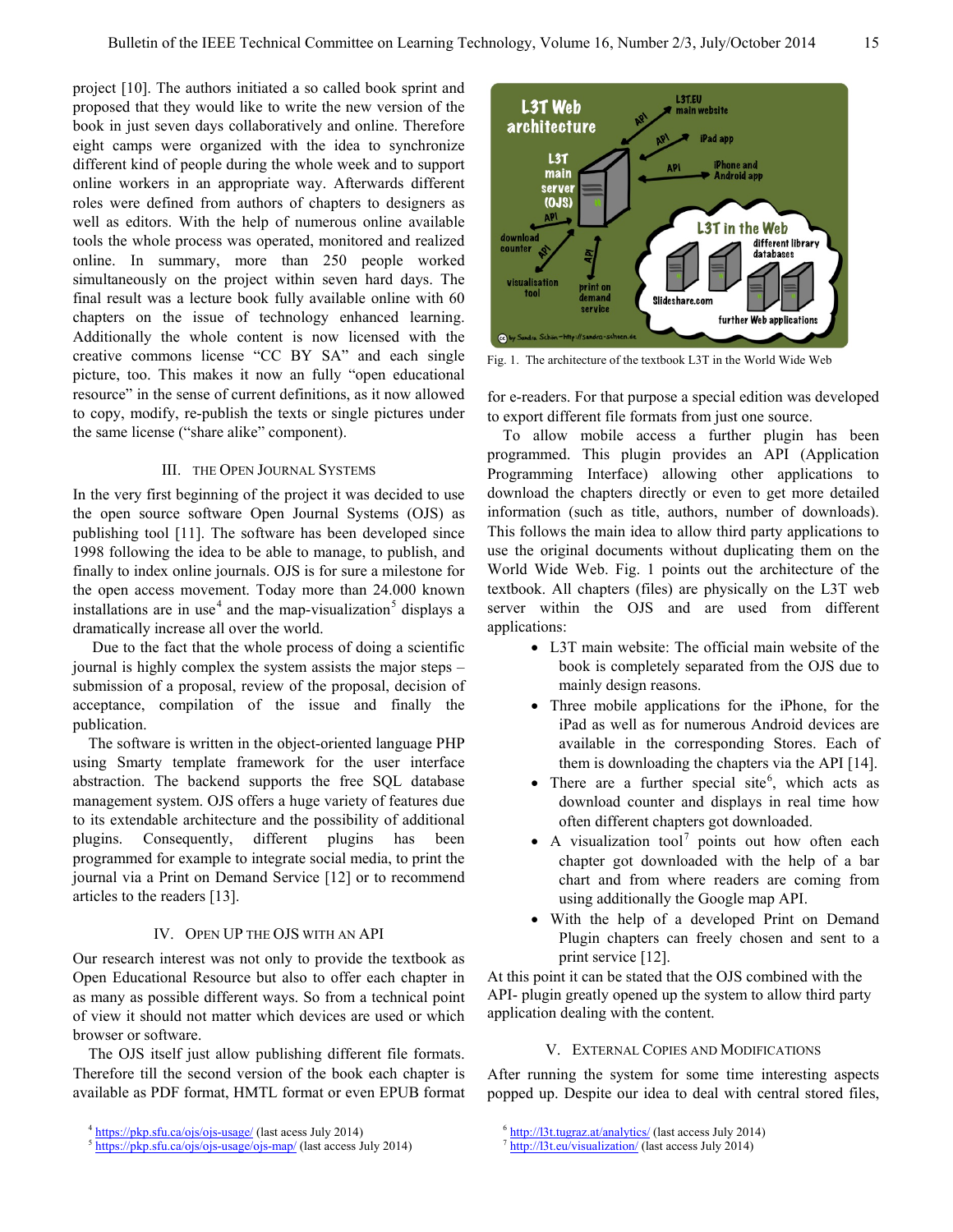which may be used via an API for several services, we were more or less forced to use external copies as well.

- In the very first time authors and experts wanted to embed articles in their personal websites, blogs or eportfolios. Therefore all chapters have been uploaded to slideshare.com (see Fig. 1). We did this with a special L3T account and for every single chapter. The aim was to be at least able to up-date these files and to be able to monitor the usage.
- Additionally, we asked the German archive service within our domain, the "FIS bildung" database, to archive our chapters from issue 2 (2013). Technically, as archive service, they deal with copies that cannot be updated by us.
- Furthermore, the Austria Wiki, the Austrian openaccess platform for Austria-related content with diverse content, asked to integrate the L3T chapter within their system. Again, their system allows smart scrolling through the pages, but is not able to deal with our API.

Additionally, open educational resources respectively liberally creative commons licensed content means that others cannot only download the content, but also modify and upload it to different websites:

- Several libraries of universities archives L3T chapters. Of course, not all of them also archived the newer issue by now or brings the archived issues together.
- Additionally, several contributors, but also other users, upload chapters on their website, in their learning management systems, as part of the online literature of a seminar and so on.
- Certainly, there are materials (for example slides, videos, podcasts, single Weblog postings, course materials) where L3T material is (modified and) republished.
- Last, but not least, the copies of L3T make it obligatory, that our main server still is at the top rank of search machines. If big and important (other) university servers have a higher page rank, this would additionally limit the visibility and usage of the central and current chapters.

Legally, this is a wished and welcomed usage. Nevertheless, practice shows the challenges of this practice.

- Citations of the L3T projects shows, that a lot of current citations use the first issue (2011) and not the current one (2013). This might not only a problem for a lack of literature research literacy, but also a consequence of several L3T copies from 2011 in the Web.
- Even worse, there are already citations existing, that do not link the central L3T system or URL, but to a copy.
- Following these observations, we are sure that a lot of people use and deal with L3T articles from the first issue and do not get aware of the newer

version or current version.

Last, but not least, finally we wanted to provide our authors the compensation of the German copyright collector VG Wort. We thought that it might be able that they use our API to get directly the correct number of downloads. But the collecting society treated us to provide a website with a hidden pixel to count the numbers. We refused it due to the fact that each chapter is not available through only one webpage (especially if we think about the two versions) and therefore the number of downloads are to low to get considered.

# VI. DISCUSSION

In our particular case the OJS turns into an Open Education System due to the fact that the content itself is intended for lecturing as well as learning. The advantages of this technical solution are:

- The content is stored once and no further resources are wasted.
- The content can be updated easily it will be automatically appear in the third party application.
- From a user perspective it means that he/she get for sure the latest version.

Nevertheless, L3T chapters and figures are licensed and developed as fully open educational resources. They are meant to get copied, modified, re-used. As we pointed out, the goal to centralize the data and make it accessible from just one point, which make sense concerning currency and quality issues, is not possible due to many practical reasons.

#### VII. CONCLUSION

Our practical example points out that Open Education System does not only mean to offer the content for free but also to offer APIs to allow the usage by different third party applications. On the other site openness means also that any user can republish the content him/herself on any other website ignoring aspects of sustainability, reliability and version control. In times of information abundance the idea of Open Education Systems needs awareness of how technology is working in the background otherwise an information dilemma can be predicted.

#### **REFERENCES**

- [1] Meiszner, A. "The Why and How of Open Education", Collaborative Creativity Group at UNU-MERIT, 2011, URL: [http://de.scribd.com/doc/53332611/The-Why-and-How-of-Open-](http://de.scribd.com/doc/53332611/The-Why-and-How-of-Open-Education-v1-0-Read-also-the-new-version-1-5)[Education-v1-0-Read-also-the-new-version-1-5](http://de.scribd.com/doc/53332611/The-Why-and-How-of-Open-Education-v1-0-Read-also-the-new-version-1-5) (last access July 2014)
- [2] Squires, L, Husmann, E. "Closing the Gap", EFMD Global Focus, Volume 6,1, 2012 pp. 54 – 57, URL: [http://www.elig.org/fileadmin/user\\_upload/files/we](http://www.elig.org/fileadmin/user_upload/files/we-share/publications/ELIG_OpenEducation.pdf)
	- [share/publications/ELIG\\_OpenEducation.pdf](http://www.elig.org/fileadmin/user_upload/files/we-share/publications/ELIG_OpenEducation.pdf) (last access July 2014)
- [3] D'Antoni, S., "Open Educational Resources: Deliberations of a Community of Interest". Presentation ICDE SCOP Meeting, 11–13 June 2006, Lillehammer, Norway
- [4] Lerman, S. R., Miyagawa, S., Margulies, A. H., "Open Course Ware: Building a Culture of Sharing", In T. Iiyoshi & M. S. V. Kumar (Ed.), Opening Up Education. The Collective Advancement of Education through Open Technology, Open Content and Open Knowledge. 2008, pp. 213–227. Cambridge: MIT Press.